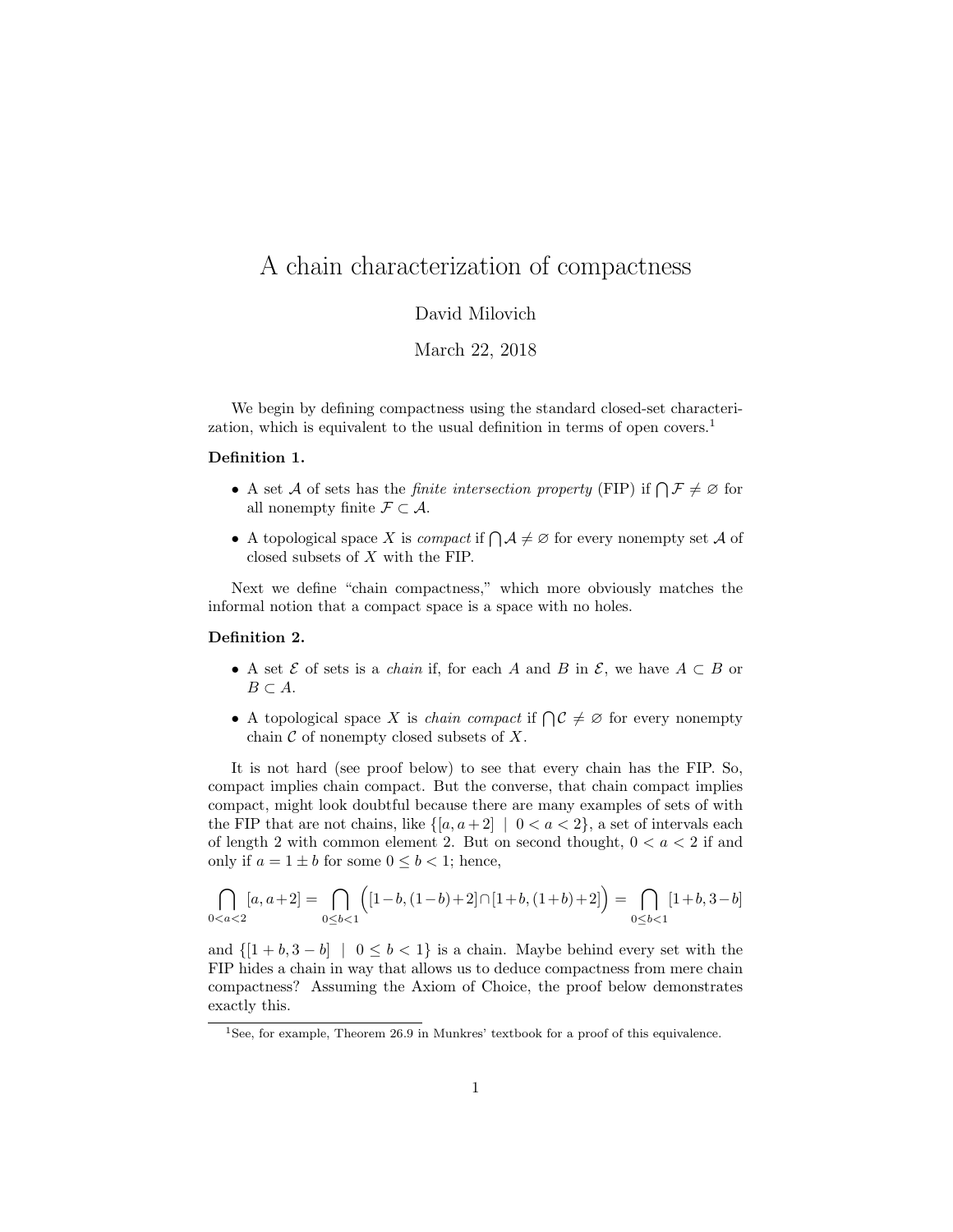## **Theorem 3.** A space  $X$  is compact if and only if it is chain compact.

While the proof below might be new, I strongly doubt the above theorem has never been proved before. For experts in order theory, the above theorem is an easy corollary of an old theorem<sup>2</sup> that a poset with a minimum element is chain-complete if and only if it is directed-complete. In contrast, the proof below is relatively elementary, using a well-ordering but not not requiring knowledge of ordinals, posets, or Zorn's Lemma.

*Proof.* First, given  $X$  compact, we will prove that  $X$  is chain compact. Suppose C is a nonempty chain of nonempty closed subsets of X. We will show that  $\bigcap \mathcal{C} \neq \emptyset$  $\emptyset$ . We start by showing that C has the FIP. Suppose that  $C_1, \ldots, C_n \in \mathcal{C}$ . Since C is a chain, for some permutation  $\sigma$  of  $\{1,\ldots,n\}$ ,  $C_{\sigma(1)} \supset C_{\sigma(2)} \supset \cdots \supset C_{\sigma(n)}$ . Therefore,  $\bigcap_{i=1}^n C_i = C_{\sigma(n)}$ , which is nonempty because  $C_{\sigma(n)} \in \mathcal{C}$ . Thus,  $\mathcal{C}$  has the FIP. Hence, since X is compact,  $\bigcap \mathcal{C} \neq \emptyset$ . Thus, X is chain compact.

Second, given  $Y$  chain compact, we will prove that  $Y$  is compact. Suppose that  $A$  is a nonempty set of closed subsets of Y with the FIP. We will show that  $\bigcap \mathcal{A} \neq \emptyset$ . By Zermelo's Theorem,  $\mathcal{A}$  has a well-ordering. (We assume the Axiom of Choice.) Let  $\langle$  be such an ordering. Since  $\mathcal A$  is nonempty, it has a minimum element  $A_0$  with respect to our well-ordering. If A does not also have a maximum, then replace  $\lt$  with  $\lt'$  where  $A \lt' A_0$  for all instances of  $A_0 < A$ , and  $A <' B$  for all instances of  $A_0 < A < B$ . The new  $\lt$  will still be a well-ordering and will have a maximum. For each  $A \in \mathcal{A}$ , define  $I_1(A) = \bigcap_{B \leq A} B$ . This makes  $I_1(\max(A)) = \bigcap A$ ; hence, it is enough to prove that  $I_1(\max(\mathcal{A}) \neq \emptyset$ . Seeking a contradiction, assume  $I_1(\max(\mathcal{A})) = \emptyset$ .

It is not hard to see that  $\{I_1(A) \mid A \leq \max(A)\}\$ is a chain. And  $I_1(\max(\mathcal{A})) = \emptyset$  makes this chain a bad chain, by which I mean that the chain looks like it might be a counterexample to  $Y$ 's chain compactness. However, to find an actual counterexample, we will need to work harder, essentially shrinking our bad chain to a minimal bad chain.

Suppose that  $n \in \mathbb{N}$  and we have defined  $I_n(A)$  for all  $A \in \mathcal{A}$  such that  $I_n(\max(\mathcal{A})) = \emptyset$  just as  $I_1(\max(\mathcal{A})) = \emptyset$ . Define  $I_{n+1}(A)$  for each  $A \in \mathcal{A}$  as follows. The set  $\mathcal{B}_n = \{B \in \mathcal{A} \mid I_n(B) = \emptyset\}$  is nonempty because it contains  $\max(\mathcal{A})$ . Because  $\lt$  is a well-ordering,  $\mathcal{B}_n$  has a minimum which we will call  $M_n$ . Define  $I_{n+1}(A) = I_n(A) \cap M_n$  for all  $A \in \mathcal{A}$ . This definition makes

$$
I_{n+1}(\max(\mathcal{A})) = \varnothing \cap M_n = \varnothing
$$

just as  $I_n(\max(\mathcal{A})) = \emptyset$ . Therefore, by induction, our above definition scheme, applied to every  $n \in \mathbb{N}$ , produces a well-defined sequence  $(I_n(A))_{n\in\mathbb{N}}$  for each  $A \in \mathcal{A}$ .

*Claim.* There exists  $n \in \mathbb{N}$  such that  $M_n = M_{n+1}$ .

*Proof.* Because  $\lt$  is a well-ordering,  $\{M_n \mid n \in \mathbb{N}\}\$  has a minimum, say,  $M_s$ . In particular,  $M_s \leq M_{s+1}$ . We will show that  $M_{s+1} \leq M_s$  also. We have

<sup>&</sup>lt;sup>2</sup>This theorem is in, for example, P.M. Cohn's 1965 textbook Universal Algebra.